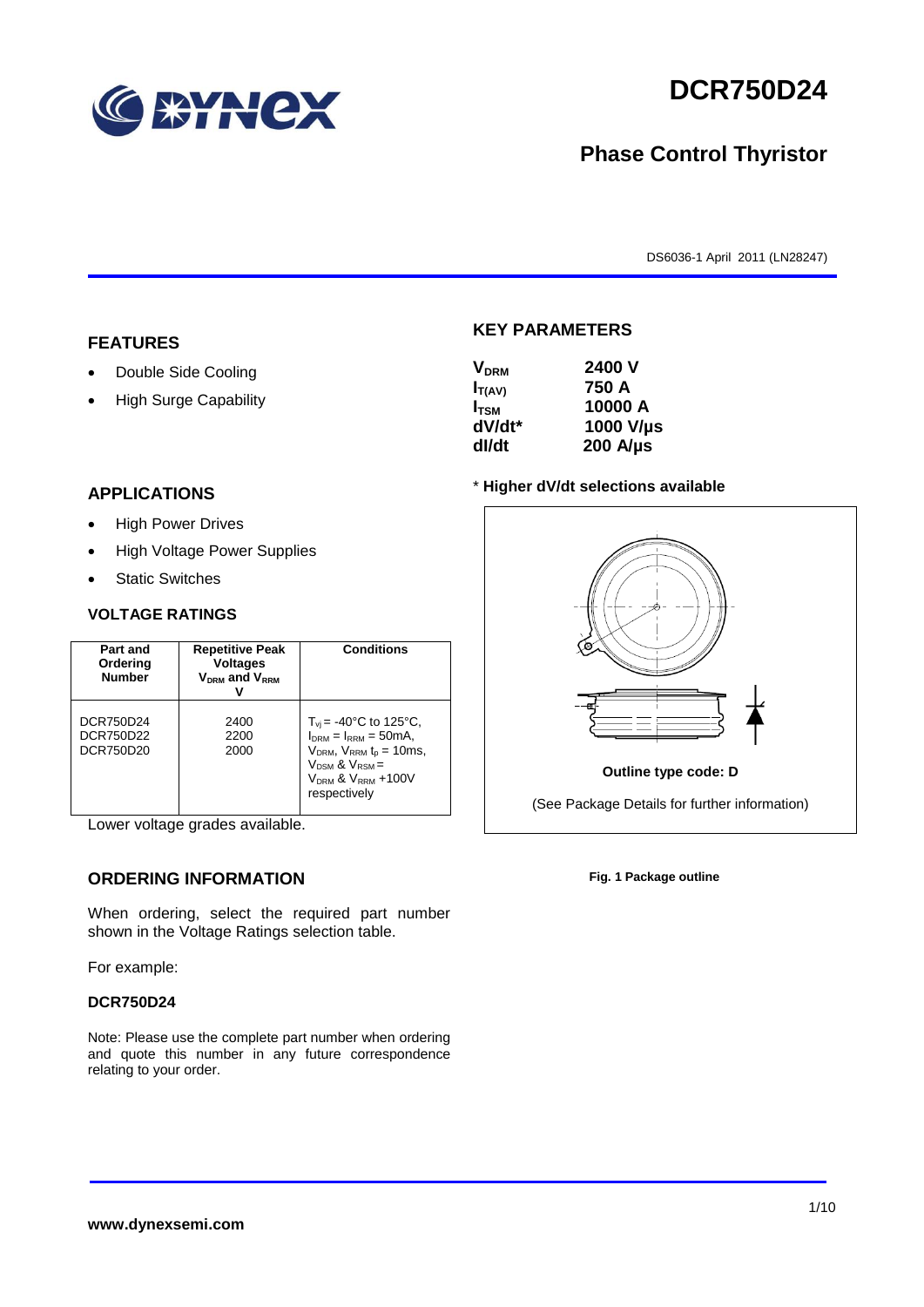

# **CURRENT RATINGS**

**Tcase = 60°C unless stated otherwise**

| Symbol             | <b>Parameter</b>                     | <b>Test Conditions</b>   |      | <b>Units</b> |  |
|--------------------|--------------------------------------|--------------------------|------|--------------|--|
| Double Side Cooled |                                      |                          |      |              |  |
| $I_{T(AV)}$        | Mean on-state current                | Half wave resistive load | 750  | A            |  |
| $I_{T(RMS)}$       | RMS value                            | $\overline{\phantom{a}}$ | 1180 | Α            |  |
| Iт                 | Continuous (direct) on-state current | $\overline{\phantom{a}}$ | 1060 | Α            |  |

### **SURGE RATINGS**

| <b>Symbol</b> | <b>Parameter</b>                        | <b>Test Conditions</b>                           | Max. | <b>Units</b>      |
|---------------|-----------------------------------------|--------------------------------------------------|------|-------------------|
| <b>I</b> TSM  | Surge (non-repetitive) on-state current | 10ms half sine, $T_{\text{case}} = 125^{\circ}C$ | 10.0 | kA                |
| $l^2t$        | $I2t$ for fusing                        | $V_R = 0$                                        | 0.50 | MA <sup>2</sup> s |

## **THERMAL AND MECHANICAL RATINGS**

| Symbol           | <b>Parameter</b>                      | <b>Test Conditions</b>                      |    | Min.                     | Max.  | <b>Units</b> |
|------------------|---------------------------------------|---------------------------------------------|----|--------------------------|-------|--------------|
| $R_{th(j-c)}$    | Thermal resistance – junction to case | Double side cooled                          | DC |                          | 0.035 | °C/W         |
| $R_{th(c-h)}$    | Thermal resistance – case to heatsink | Double side cooled                          | DC |                          | 0.01  | °C/W         |
| $T_{\nu j}$      | Virtual junction temperature          | Blocking V <sub>DRM</sub> / <sub>VRRM</sub> |    | $\overline{\phantom{0}}$ | 125   | °C           |
| $T_{\text{stg}}$ | Storage temperature range             |                                             |    | -40                      | 140   | °C           |
| $F_m$            | Clamping force                        |                                             |    | 8                        | 12    | kN           |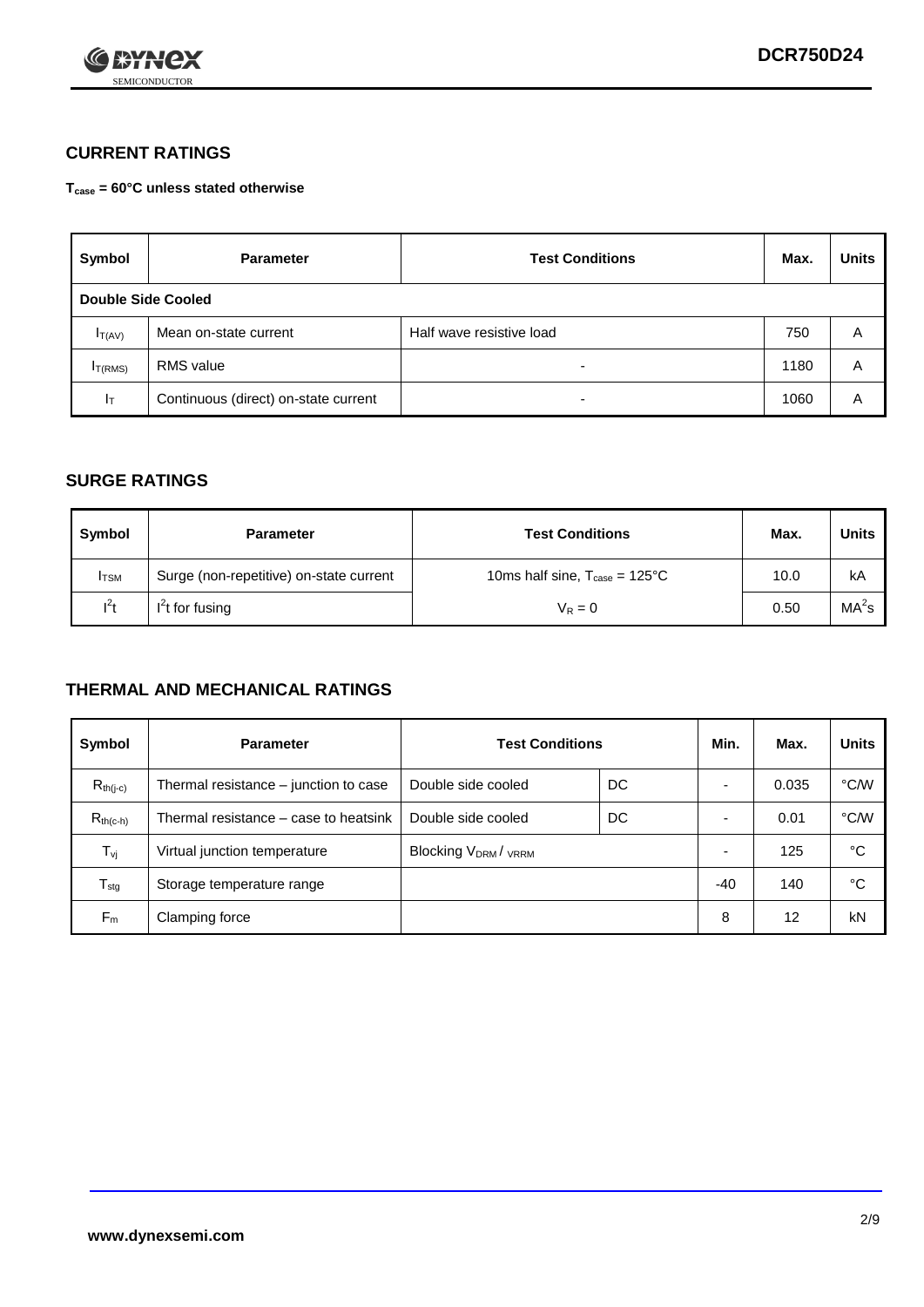

# **DYNAMIC CHARACTERISTICS**

| Symbol            | <b>Parameter</b>                              | <b>Test Conditions</b>                                                |                 | Min.                     | Max.                     | <b>Units</b> |
|-------------------|-----------------------------------------------|-----------------------------------------------------------------------|-----------------|--------------------------|--------------------------|--------------|
| <b>IRRM</b> /IDRM | Peak reverse and off-state current            | At $V_{RRM}/V_{DRM}$ , $T_{case} = 125^{\circ}C$                      |                 | $\blacksquare$           | 50                       | mA           |
| dV/dt             | Max. linear rate of rise of off-state voltage | To 67% $V_{DRM}$ , T <sub>i</sub> = 125°C, gate open                  |                 | 1000                     | $\overline{\phantom{a}}$ | $V/\mu s$    |
| dl/dt             | Rate of rise of on-state current              | From 67% V <sub>DRM</sub> to 1000A                                    | Repetitive 50Hz | $\overline{\phantom{a}}$ | 200                      | $A/\mu s$    |
|                   |                                               | Gate source 30V, 10 $\Omega$ ,                                        | Non-repetitive  | $\overline{\phantom{a}}$ | 1000                     | $A/\mu s$    |
|                   |                                               | $t_r$ < 0.5µs, T <sub>j</sub> = 125°C                                 |                 |                          |                          |              |
| $V_T$             | On-state voltage                              | $I_T = 1500A$ , $T_{case} = 125^{\circ}C$                             |                 |                          | 2.00                     | $\vee$       |
| $V_{T(TO)}$       | Threshold voltage - Low level                 | $T_{\text{case}} = 125^{\circ}C$                                      |                 |                          | 0.92                     | $\vee$       |
| $r_{\text{T}}$    | On-state slope resistance - Low level         | $T_{\text{case}} = 125^{\circ}C$                                      |                 | $\overline{\phantom{a}}$ | 0.72                     | $m\Omega$    |
| $t_{\rm gd}$      | Delay time                                    | $V_D = 67\%$ V <sub>DRM</sub> , gate source 30V, 10 $\Omega$          |                 | ÷,                       | 3.0                      | μs           |
|                   |                                               | $t_r = 0.5 \mu s$ , $T_i = 25^{\circ}C$                               |                 |                          |                          |              |
| $t_{q}$           | Turn-off time                                 | $T_i$ = 125°C, $V_R$ = 100V, dl/dt = 10A/µs,                          |                 | $\overline{\phantom{a}}$ | 150                      | μs           |
|                   |                                               | $dV_{DR}/dt = 20V/\mu s$ linear to 67% $V_{DRM}$                      |                 |                          |                          |              |
| $Q_{\rm S}$       | Stored charge                                 | $I_T = 1000A$ , tp = 1000us, $T_i = 125$ °C,<br>$dl/dt = 10A/\mu s$ , |                 |                          | 2300                     | μC           |
| $I_{RR}$          | Reverse recovery current                      |                                                                       |                 |                          | 125                      | A            |
| IL.               | Latching current                              | $T_i = 25^{\circ}C$ ,                                                 |                 | $\overline{\phantom{a}}$ | $\mathbf{1}$             | Α            |
| Iн                | Holding current                               | $T_i = 25^{\circ}C,$                                                  |                 |                          | 200                      | mA           |

# **GATE TRIGGER CHARACTERISTICS AND RATINGS**

| Symbol          | <b>Parameter</b>         | <b>Test Conditions</b>                    | Max. | <b>Units</b> |
|-----------------|--------------------------|-------------------------------------------|------|--------------|
| V <sub>GT</sub> | Gate trigger voltage     | $V_{DRM}$ = 5V, $T_{case}$ = 25°C         | 3    |              |
| $V_{GD}$        | Gate non-trigger voltage | At 40% $V_{DRM}$ , $T_{case}$ = 125°C     | TBD  |              |
| Iст             | Gate trigger current     | $V_{DRM} = 5V$ , $T_{case} = 25^{\circ}C$ | 300  | mA           |
| <b>I</b> GD     | Gate non-trigger current | At 40% $V_{DRM}$ , $T_{case}$ = 125°C     | TBD  | mA           |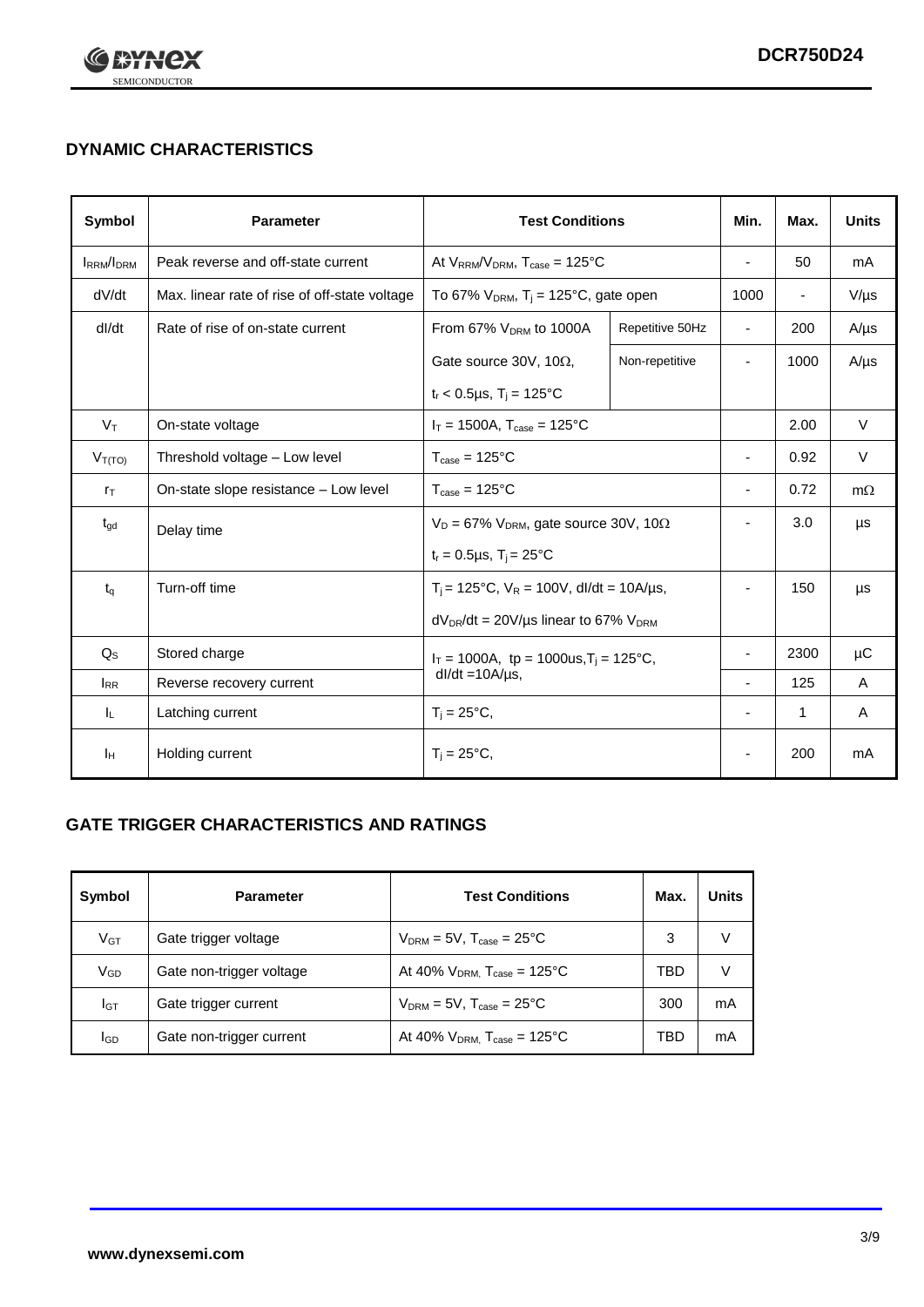

# **CURVES**



**Fig.2 Maximum &minimum on-state characteristics**



**Fig.3 Maximum (limit) transient thermal impedance – junction to case (°C/W)**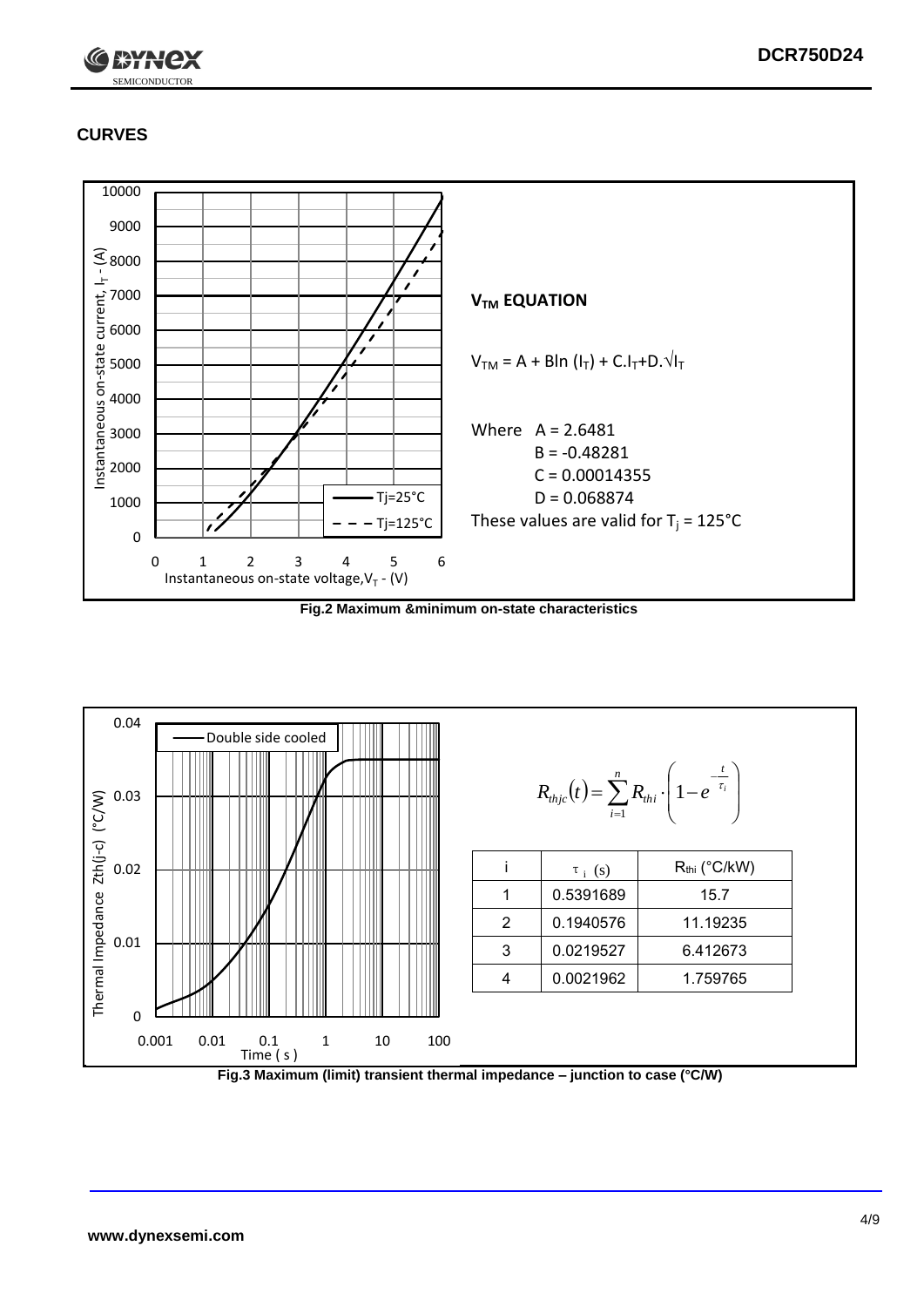



**double side cooled – rectangular wave**

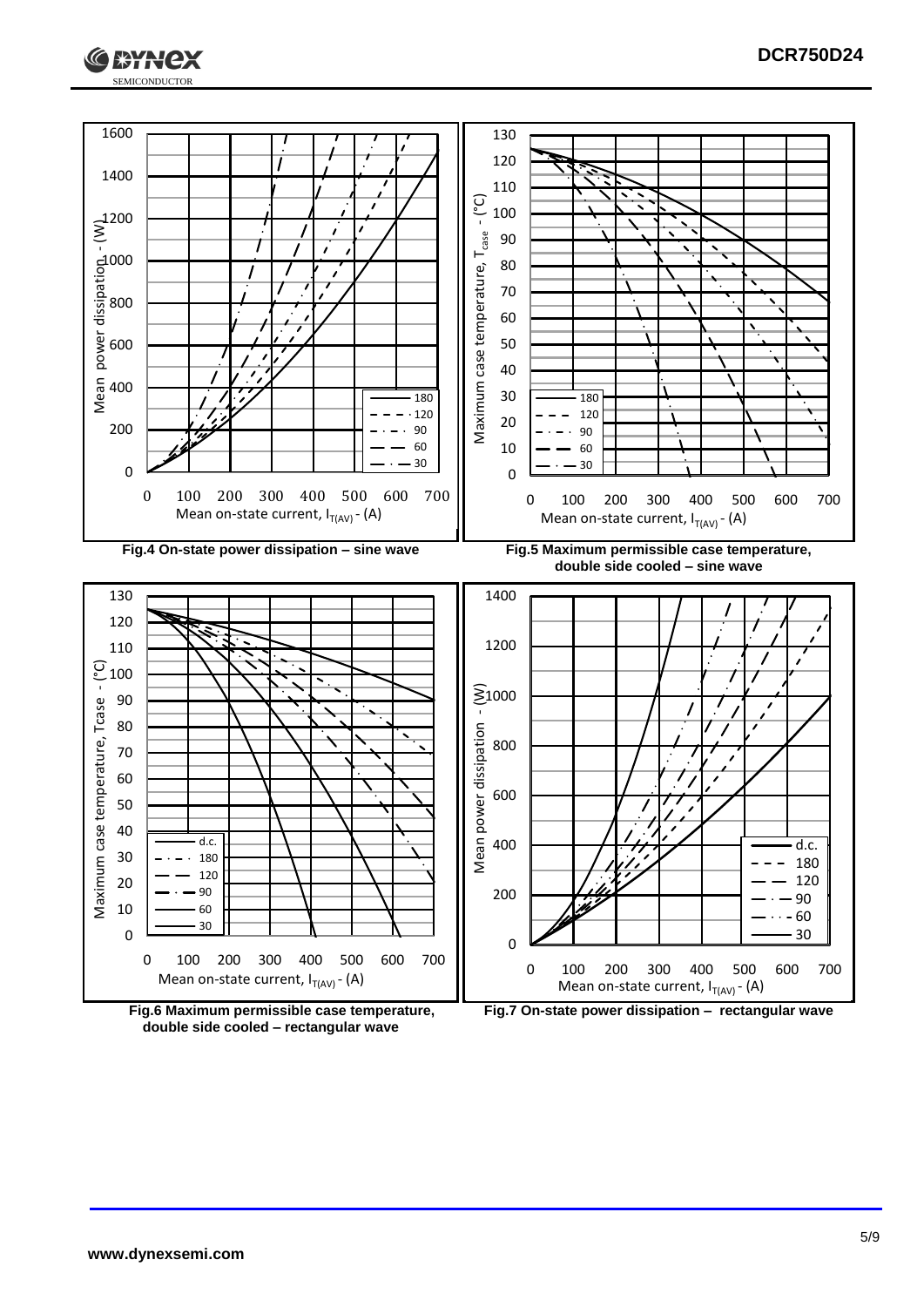

## **DCR750D24**

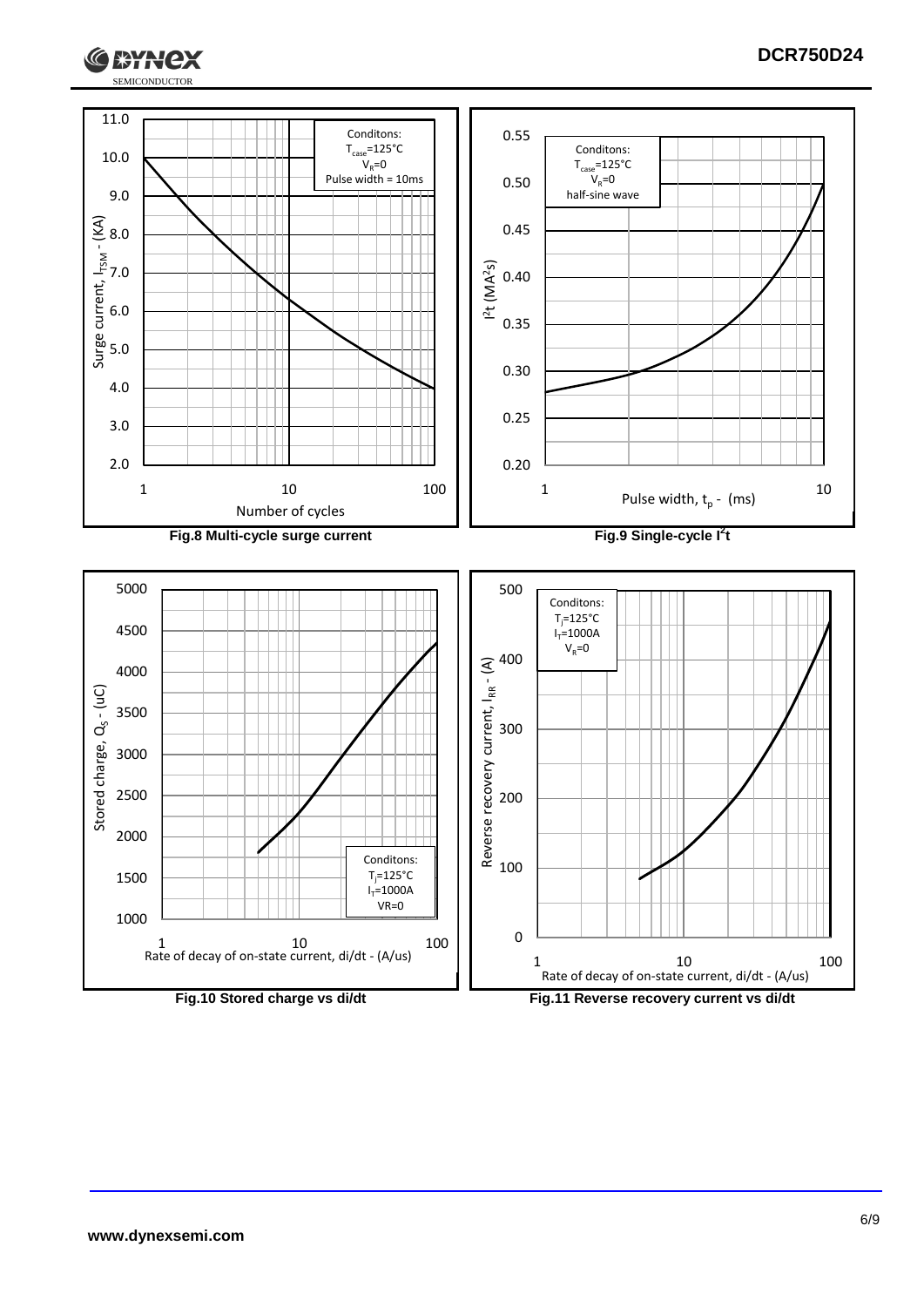

**Fig.12 Gate characteristics**



**Fig.13 Gate characteristics**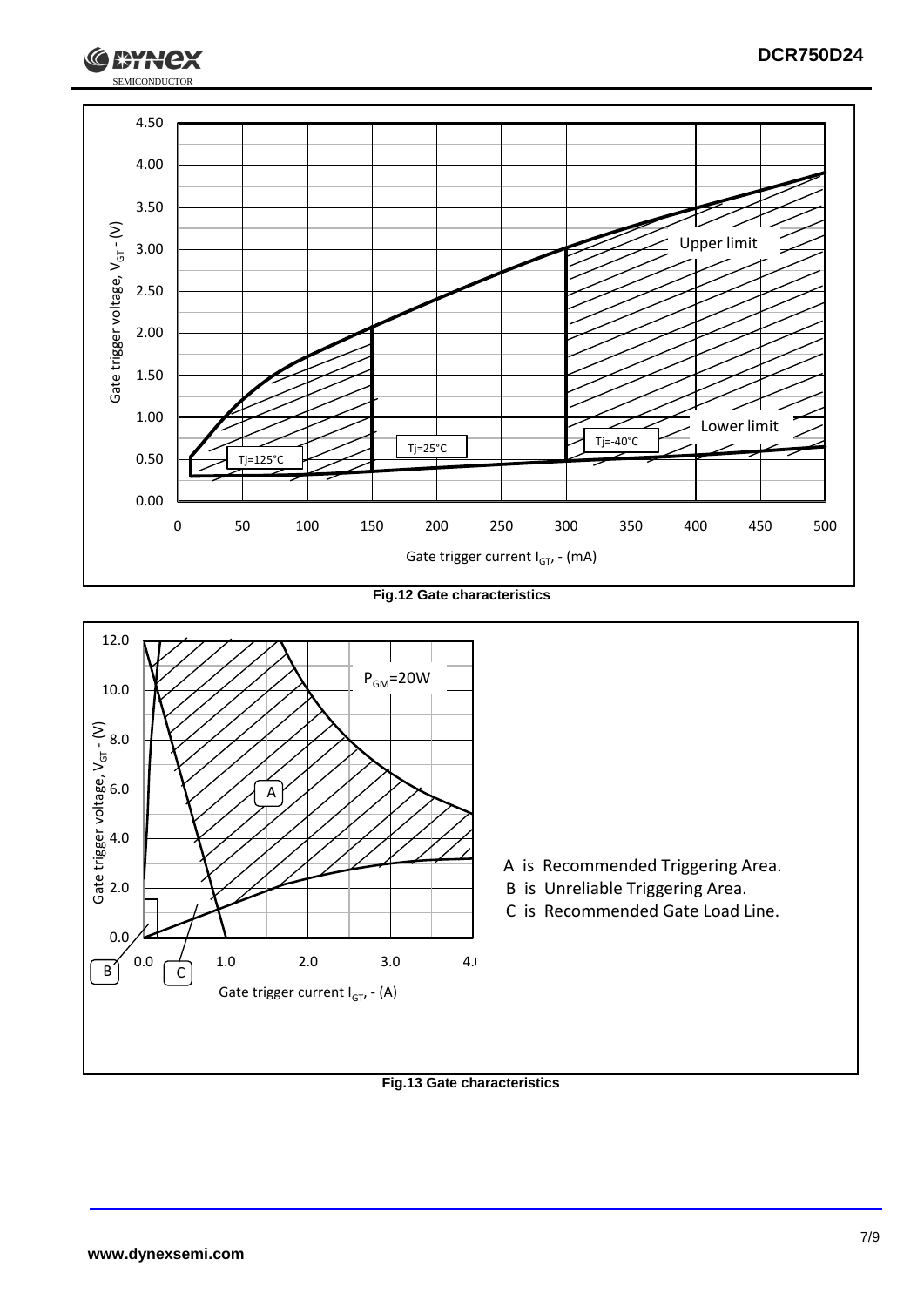

# **PACKAGE DETAILS**

For further package information, please contact Customer Services. All dimensions in mm, unless stated otherwise. DO NOT SCALE.



**Fig.14 Package outline**